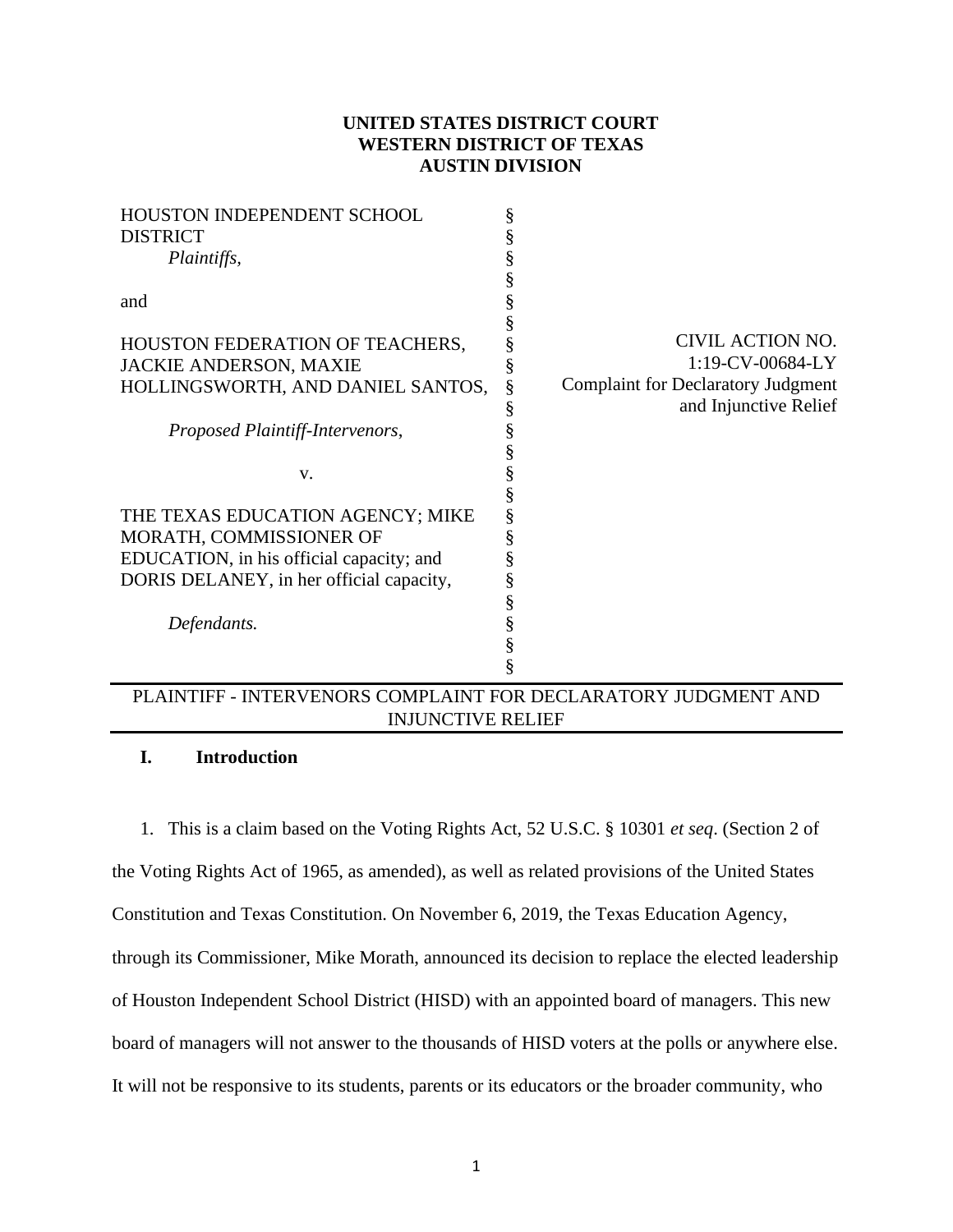will be directly affected by the policy decisions of these unelected officials. The board of managers will have a constituency of one, Commissioner Mike Morath. The state takeover of HISD presents a unique case with no precedent in Texas education. Never before has a Texas public school district with over 200,000 students, relatively strong district-wide academic performance and a solid balance sheet lost local control over its governance. Rather than being motivated by their asserted reasons for the takeover, TEA and the Commissioner seek to disenfranchise the largely minority population of HISD and prevent it from being served by its elected school board members. HFT and the individual plaintiffs have filed this lawsuit because HISD, its students, employees and voters are the victims of an assault on their right to cast a meaningful vote and plaintiffs wish to combat a take-over of a school district that is tainted with an impermissible motive.

# **II. Parties**

2. Plaintiff Houston Federation of Teachers (HFT) is a labor union that represents over 6,500 employees employed by HISD. It represents teachers, librarians, counselors, nurses, teaching assistants, and other employees of HISD. It is by far the largest employee organization in HISD. It advocates for the employment rights of its members and champions high quality public education, fairness, democracy, and economic opportunity for students, families, and communities. Part of its mission is to educate its members on voting and to help its membership select leaders who embrace and uphold the interests of its members and the values of the union. In addition, the union expends resources from appropriate and legal sources associated with increasing voter turnout and fostering democratic values. Those expenditures and efforts are wasted, when the elected leadership of the HISD board of trustees will be replaced with an unelected board of managers. Most of the members of HFT are residents, voters, and taxpayers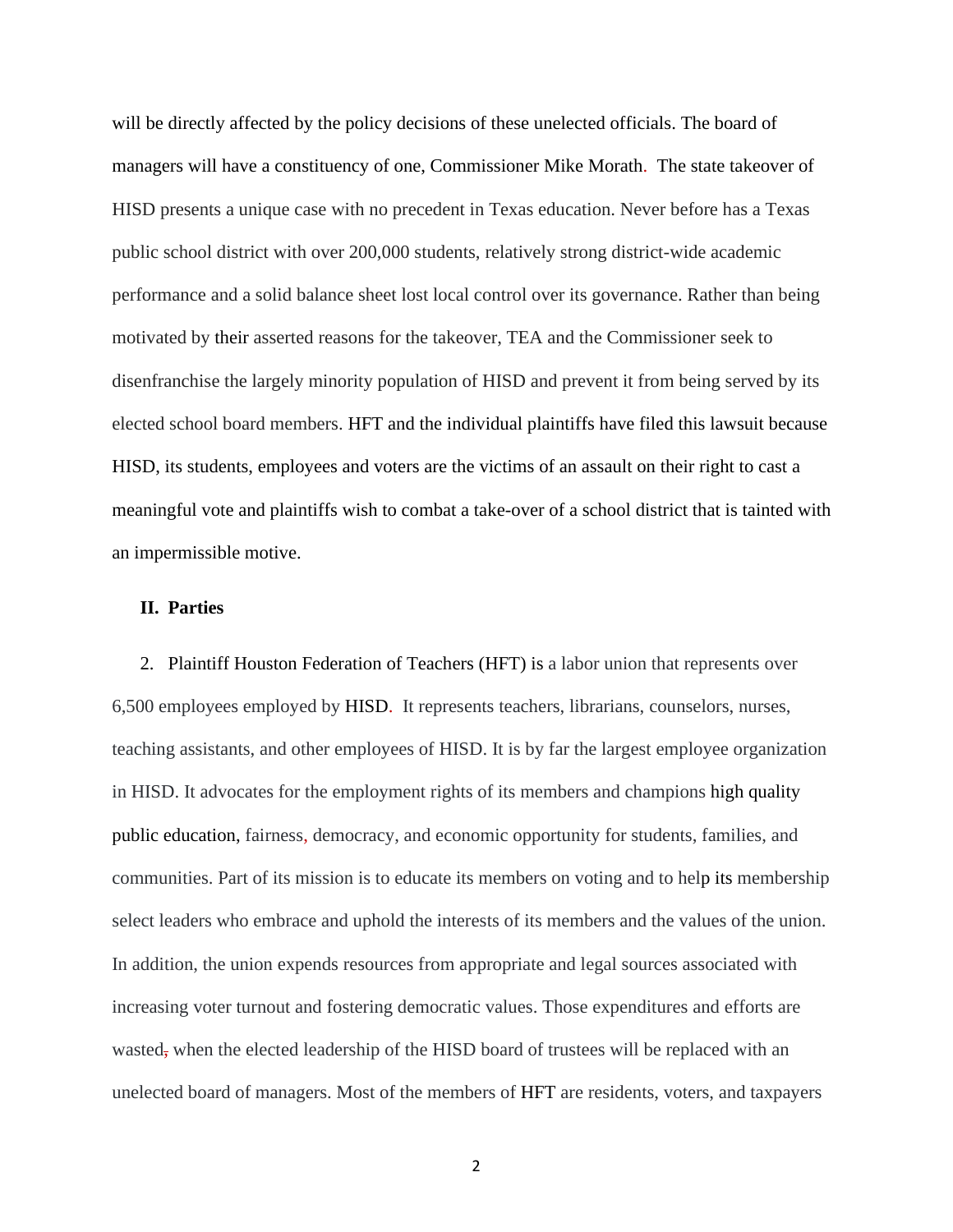of HISD. Finally, every member of HFT is an educator or education support employee whose professional lives are threatened by the policies and choices of the board of managers. HFT's offices are at 2704 Sutherland St, Houston, Texas 77023 and it may be served through its counsel of record in this cause of action.

3. Plaintiff Jackie Anderson is a resident of Harris County, Texas and resides within the boundaries of HISD. She resides in one of HISD's majority-minority single member districts. She is a frequent voter and participant in HISD elections and an HISD educator. She is African-American. Ms. Anderson will lose her federally-protected right to vote for a candidate of her preference should TEA be allowed to replace the elected board of HISD with a board of managers. In addition, Ms. Anderson will be injured by the policy choices made by the board of managers in relation to her existing teacher contract. She may be served through her counsel of record in this cause of action.

4. Plaintiff Maxie Hollingsworth is a resident of Harris County, Texas and resides within the boundaries of HISD. She resides in one of HISD's majority-minority single member districts. She is a frequent voter and participant in HISD elections and she is also an HISD educator. She is African-American. Ms. Hollingsworth will lose her federally-protected right to vote for a candidate of her preference should TEA be allowed to replace the elected board of HISD with a board of managers. In addition, Ms. Hollingsworth will be injured by the policy choices made by the board of managers in relation to her existing teacher contract. She may be served through its counsel of record in this cause of action.

5. Plaintiff Daniel Santos is a resident of Harris County, Texas and resides within the boundaries of HISD. He resides in one of HISD's majority-minority single member districts. He is a frequent voter and participant in HISD elections and he is also an HISD educator. Mr. Santos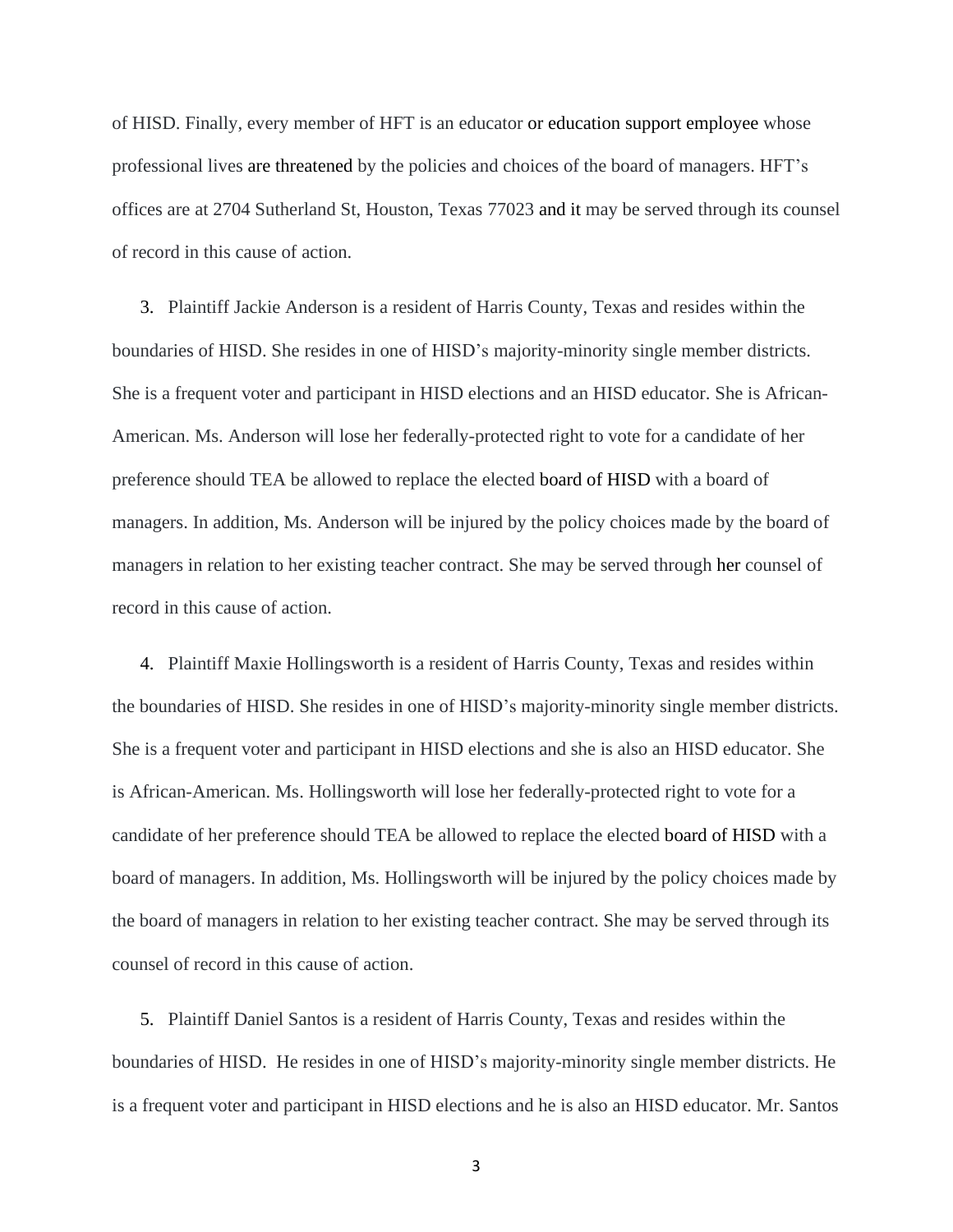is Latino, and a naturalized citizen. Mr. Santos will lose his federally-protected right to vote for a candidate of his preference should TEA be allowed to replace the elected board of HISD with a board of managers. In addition, Mr. Santos will be injured by the policy choices made by the board of managers in relation to his existing teacher contract. He may be served through its counsel of record in this cause of action.

6. Plaintiff Houston Independent School District is a school district in the state of Texas located in Harris County, Texas.

7. Defendant Texas Education Association ("TEA") is a state agency and has appeared through counsel.

8. Defendant Mike Morath is the Texas Commissioner of Education and has appeared through counsel.

### **III. Jurisdiction and Venue**

9. Plaintiffs' complaint arises under the United States Constitution and federal statutes. This court has jurisdiction over this action under 28 U.S.C. §§ 1331, 1343(a)(3) and (4), and 1988.

10. Venue is proper in the Western District of Texas. 20 U.S.C. § 1391(c).

11. Plaintiffs seek declaratory and injunctive relief pursuant to 28 U.S.C. §§ 2201 and 2202.

**IV. Facts**

12. Houston ISD is one of the most diverse districts in the state of Texas. As the largest school district in the state, HISD works to provide a successful and stable learning environment to approximately 210,000 students at 280 campuses.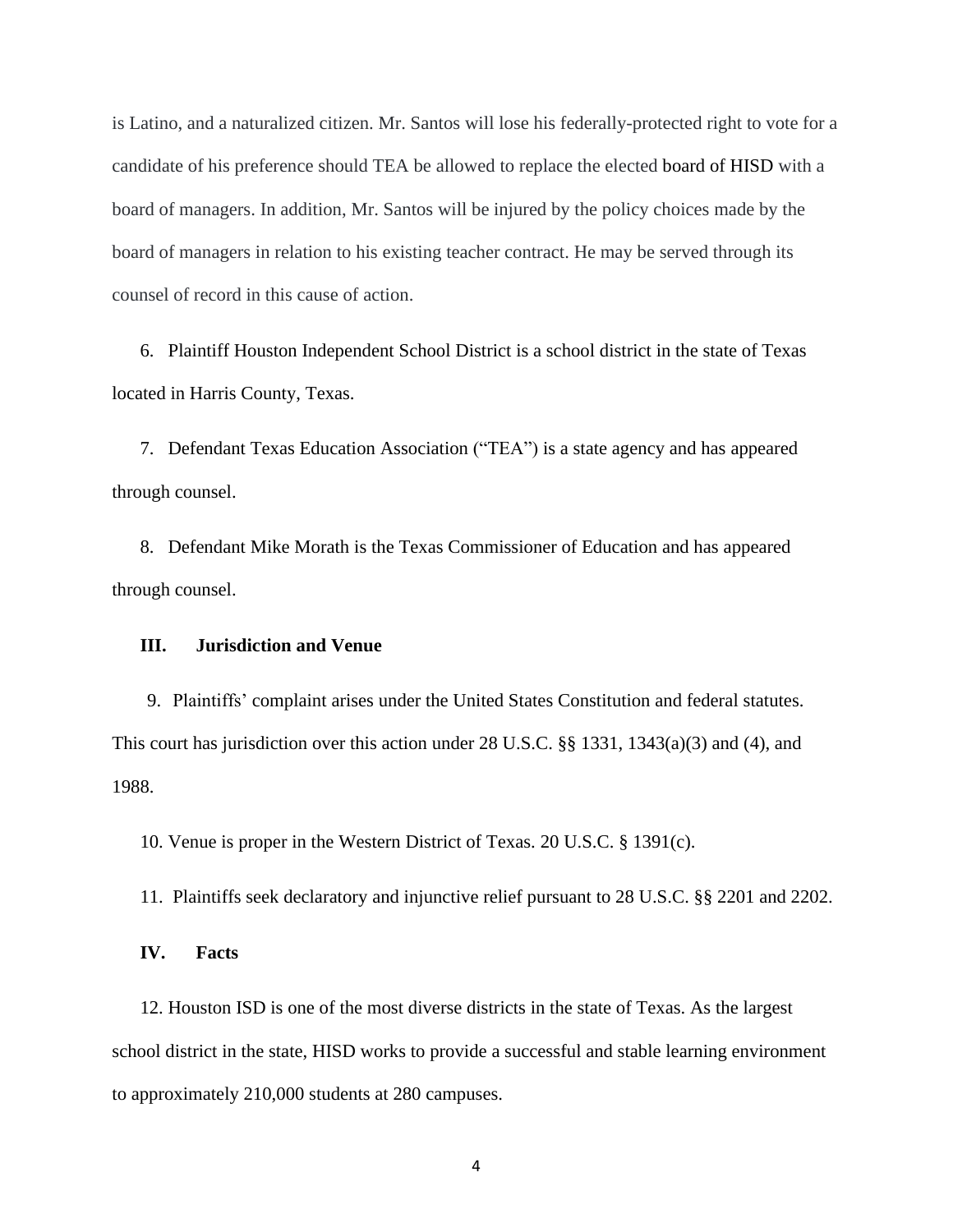13. Houston ISD's student population is 61.84% Hispanic, 24.02% African American, 8.7% White, and 4.05% Asian. The demographics of Houston ISD's voting population is substantially similar to the demographics of its student population.

14. To date, every school district in which TEA has attempted to replace an elected board of trustees with an unelected board of managers has been a school district in which a majority of the students were people of color. This has resulted in a disparate impact on people of color in the state of Texas.

#### **A. The TEA Investigation**

15. On December 13, 2018, the HISD board of trustees held a meeting to consider turning over some failing schools to a charter school operator. Community members protested such action because they wanted HISD to keep control of its schools. The proposal failed in a 5-4 vote.

16. On January 3, 2019, Governor Abbott published the following statement on Twitter regarding Houston ISD in response to the District's rejection of partnering with a charter school operator: "What a joke. HISD leadership is a disaster. Their self-centered ineptitude has failed the children they are supposed to educate. If there was a school board that needs to be taken over and reformed it's HISD. Their students & parents deserve change."

17. On January 22, 2019, three weeks after the Governor's public statement, TEA launched a Special Accreditation Investigation.

18. The ensuing investigation lasted several months. The investigation was amended twice in an attempt to find any violation that might give justification for the extraordinary action of removing the board of trustees.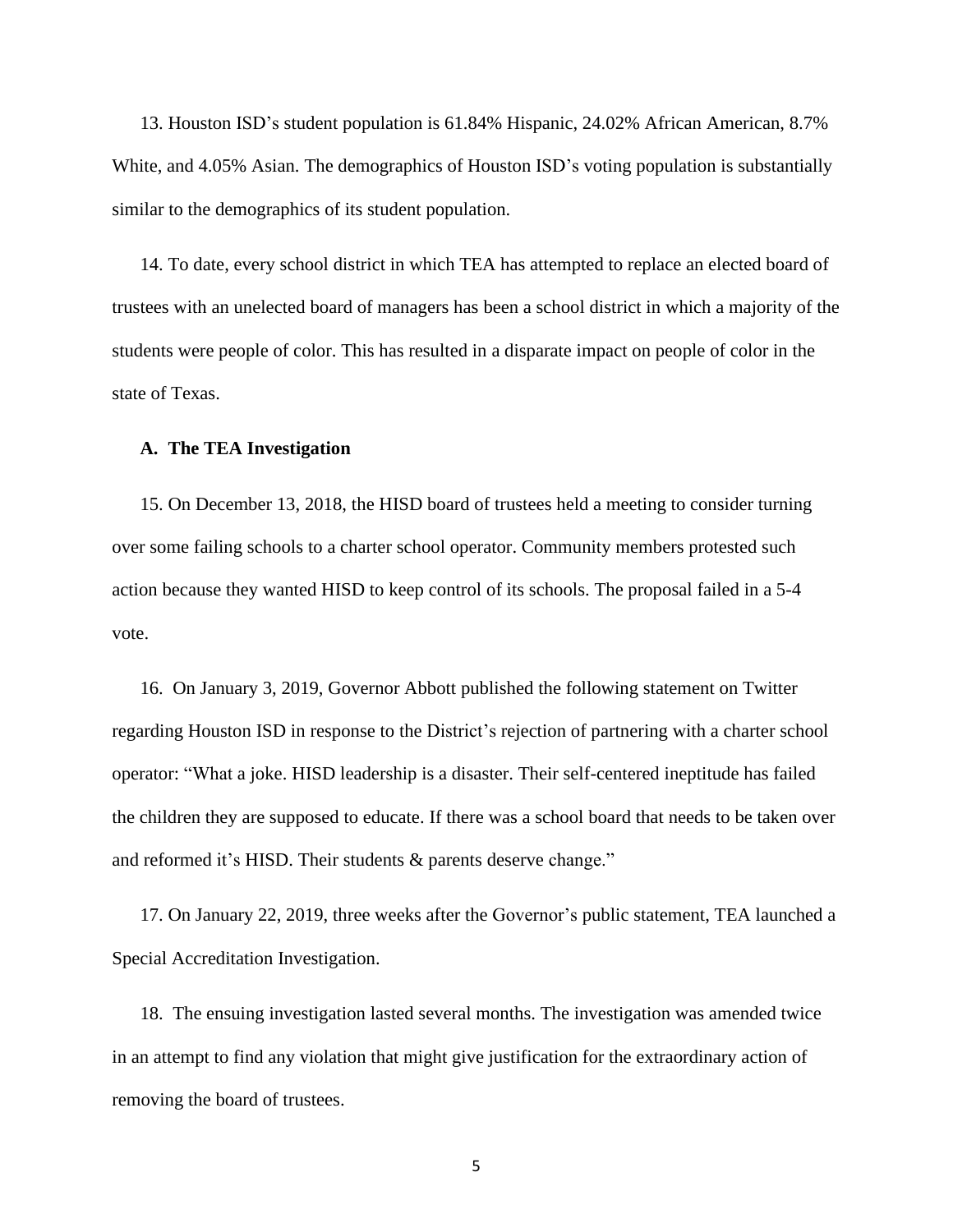19. On August 5, 2019, TEA issued a preliminary report regarding the Special Accreditation Investigation threatening to lower Houston ISD's accreditation status, appoint a conservator, and install a board of managers "in accordance with Tex. Educ. Code §39.057(d) to replace the existing Board of Trustees."

20. On November 6, 2019, TEA sent a letter to HISD Superintendent Lathan stating that the District's Accreditation Status will be lowered to "Accredited-Warned". According to the Commissioner, "[t]his letter provides the district notice of my appointment of a board of managers to Houston ISD." The board of managers will be appointed for an indefinite term, which may subsume several election cycles.

21. The investigation and its outcome are fueled by a racially impermissible purpose, retaliation against people of color and their leaders for disagreeing with the TEA and Governor Abbott on education policy.

## **B. Single-Member Districts and their Trustees**

22. The Board of Trustees for HISD is made up of nine members elected from singlemember districts enumerated by Roman numerals. These elections are non-partisan.

23. On June 23, 2011, the Board adopted a resolution concerning the redrawing of district lines. On July 1, 2013, the Texas Commissioner of Education ordered that the former North Forest Independent School District be annexed to HISD. Accordingly, HISD trustee districts had to be realigned in order to incorporate the newly annexed area

24. On November 5, 2019, HISD voters held an election for Districts II, III, IV, and VIII.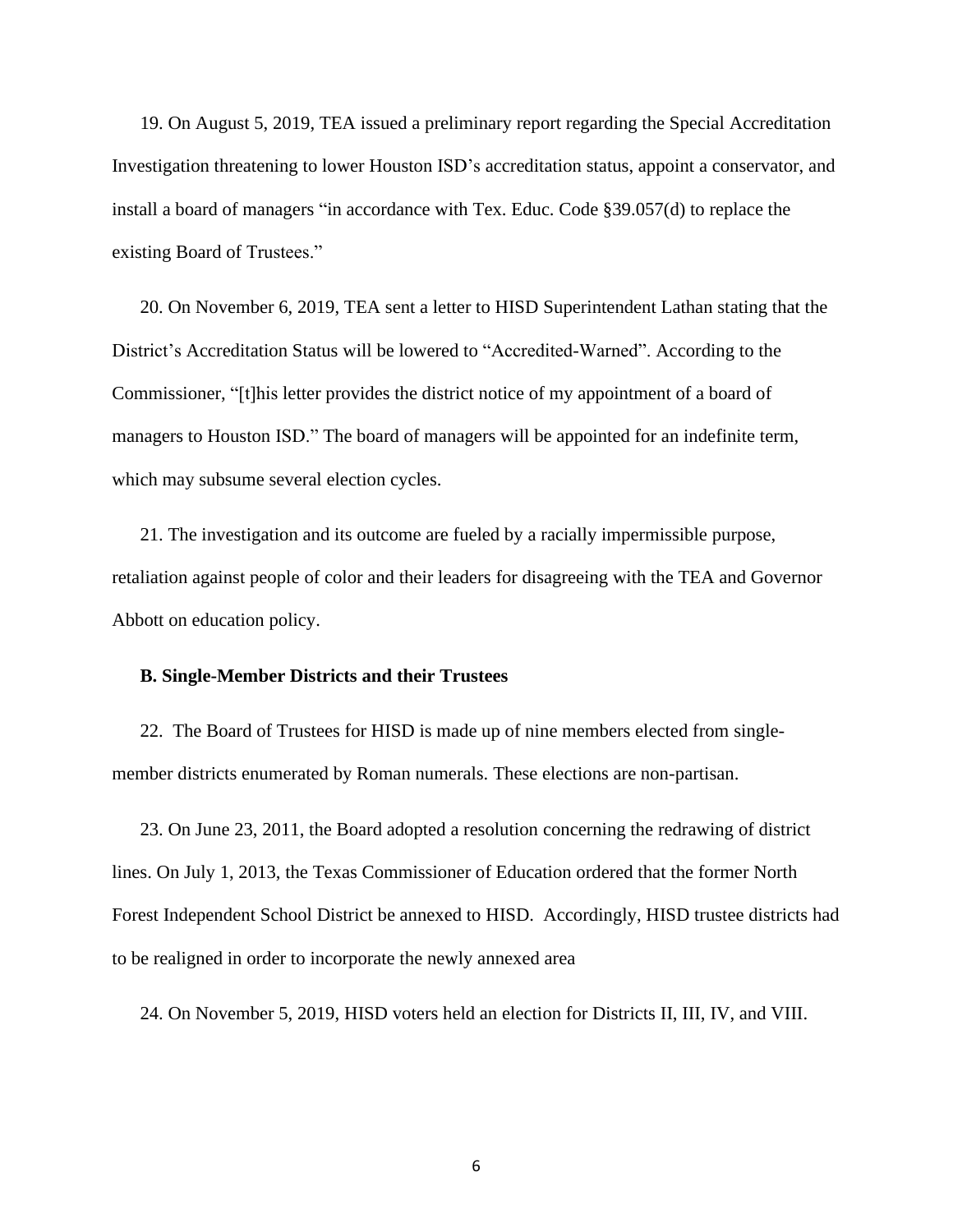25. District I is located in the Upper Central part of HISD and is a majority Latino district. It has historically elected the Latino-preferred candidate. It is currently represented by Trustee Elizabeth Santos. Trustee Santos was elected in 2017 and is Mexican American.

26. District II is also located in Upper Central part of HISD. It is a majority-minority district with Anglos making up less than 12 % of the population. It has historically elected the minoritypreferred candidate. It is currently represented by Trustee Rhonda Skillern-Jones, an African American elected official. On November 5, 2019, HISD held an election for HISD Trustee, District II. The race is set for run-off with the two top vote-getters, Kathy Blueford-Daniels and John Curtis Gibbs. Both run-off candidates are African American.

27. District III is located in the South Eastern portion of HISD. It is currently represented by Sergio Lira. District III is heavily Hispanic and a Latino-majority single member district. It has historically elected the Latino-preferred candidate. On November 5, 2019, HISD held an election for HISD Trustee, District III. In this election, Dani Hernandez defeated Sergio Lira. Ms. Hernandez is the child of immigrants and is a Latina.

28. District IV is located partly in the Third Ward in Houston. It is a majority African American district currently represented by Trustee Jolanda Jones, an African American elected official. District IV has historically elected the African American-preferred candidate. On November 5, 2019, HISD held an election for HISD Trustee, District IV. The race will be going to a run-off election. The top vote getters were Candidates Patricia K. Allen and Matt Barnes. Both of these candidates are African American.

29. District V is located in the South Western portion of HISD. It is on the cusp of being a minority-majority district. It is currently represented by Trustee Sue Dimenn Deigaard.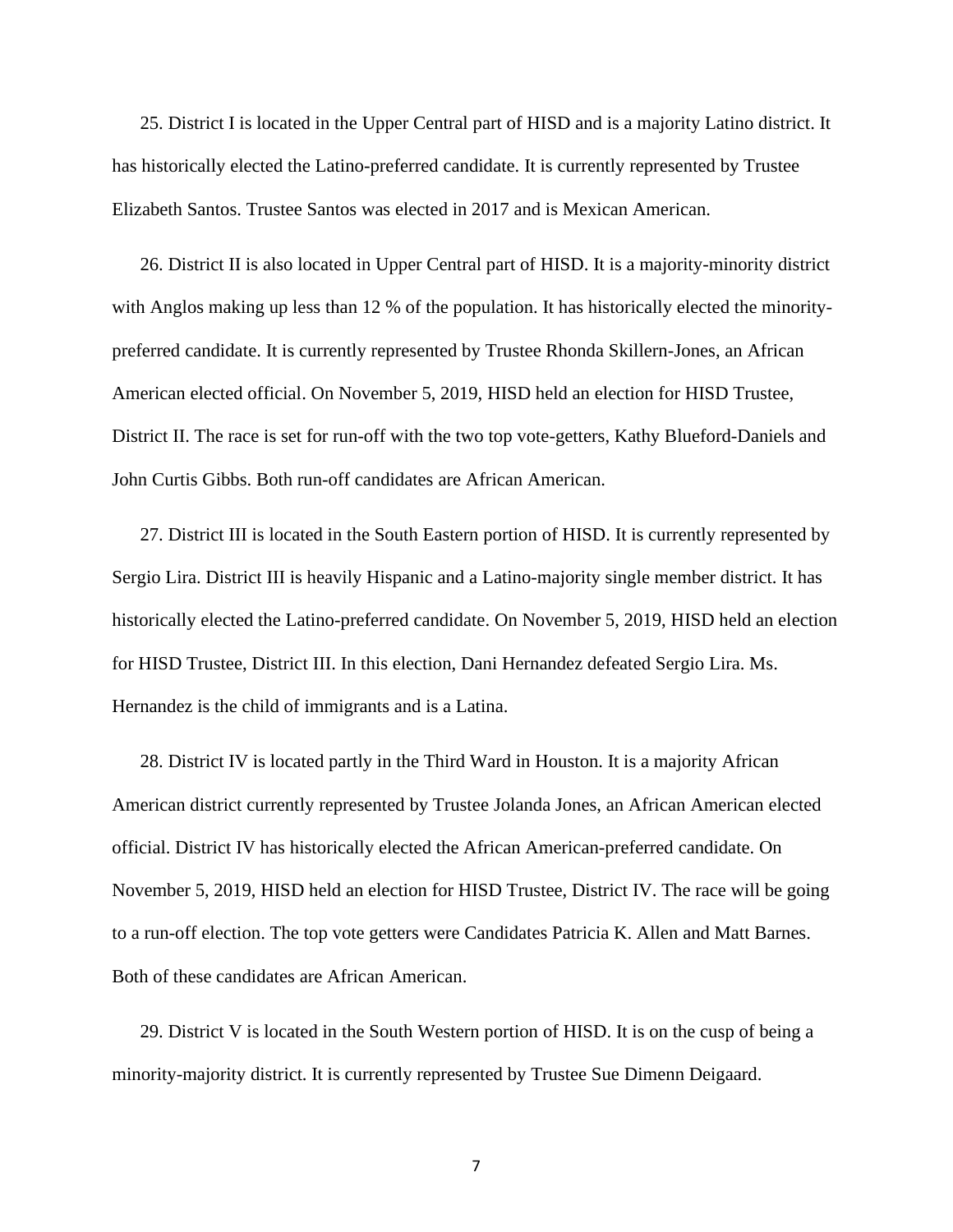30. District VI is located on the Western edge of HISD. It is a majority-minority district whose population is roughly 35% Anglo, 20% African American, 30% Latino, and 10% Asian American. This incredibly diverse district is emblematic of HISD economic and demographic diversity. District VI elects the candidate of choice of the minority community. It is currently represented by Trustee Holly Maria Flynn Vilaseca. She is the daughter of a Colombian immigrant, and is the first in her family to go to college.

31. District VII is located in the Western portion of HISD. It is a plurality Anglo district with 48% of its total population and 52% of its voting age population being Anglo. It is currently represented by Trustee Anne Sung. Sung is a product of HISD, having attended Askew Elementary School, T.H. Rogers Middle School, and Bellaire High School. She graduated magna cum laude from Harvard University with a bachelor's degree in physics and mathematics. She also earned master's degrees in physics and public policy, also from Harvard. Trustee Sung is an Asian American.

32. District VIII is located in the North Western portion of HISD. It is a majority Latino district, which has historically elected the candidate of choice of the Latino community. Currently, Board President Diana Davila represents District VIII. On November 5, 2019, HISD held an election for HISD Trustee, District VIII. In this election, Trustee Davila lost to Candidate Judith Cruz. Both candidates are Latinas.

33. District IX is located on the Southern edge of HISD and is currently represented by Trustee Wanda Adams. District IX is majority African American and has historically elected the candidate of African American choice. Trustee Wanda Adams was first elected to the HISD Board of Education in 2013 after serving the limit of three two-year terms as Houston City Councilmember for District D. Ms. Adams is a native Houstonian and product of HISD,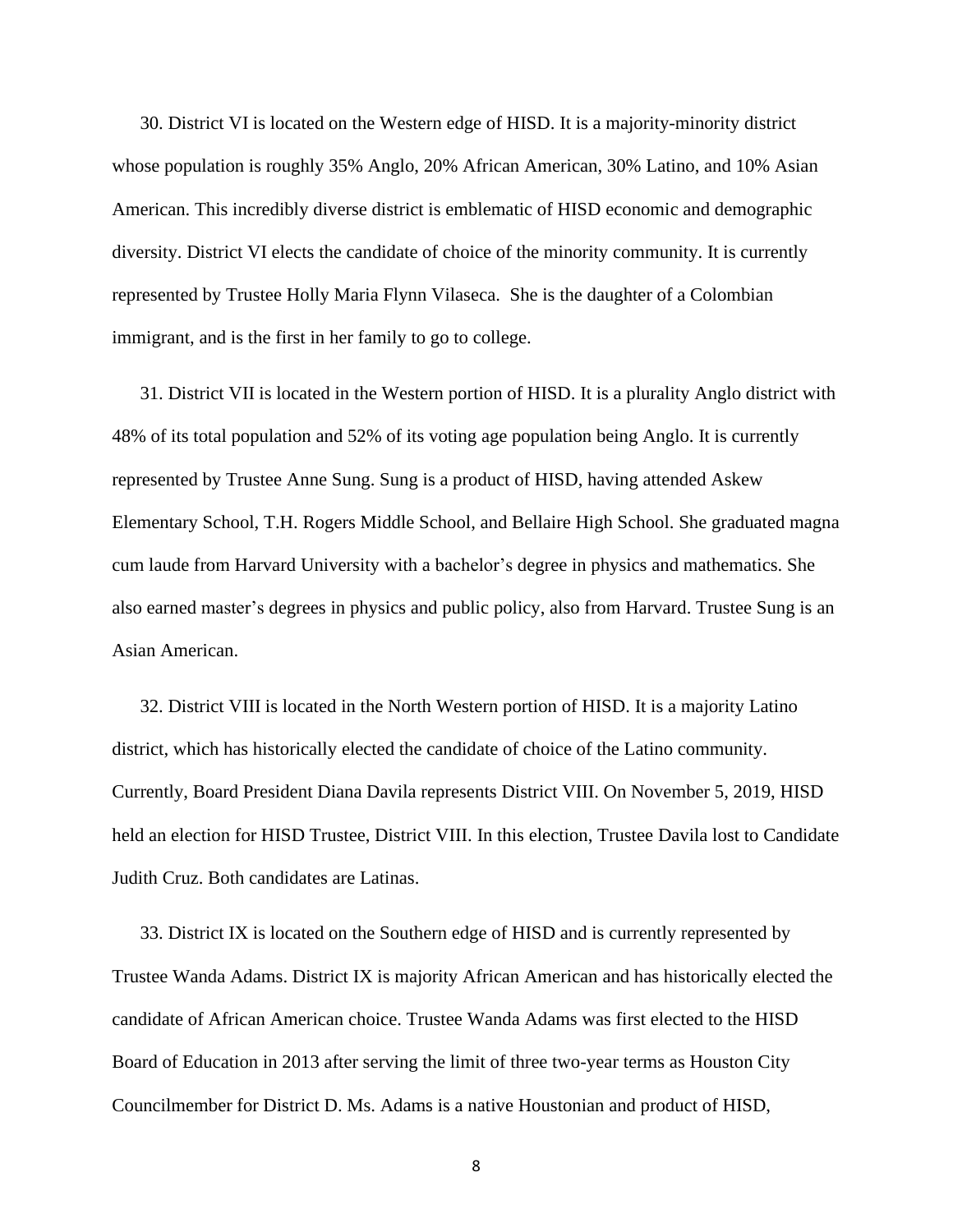graduating as a basketball standout from Kashmere High School. She received an athletic scholarship to Texas Southern University, where she earned her Bachelor of Science degree in public affairs and a master's degree in public administration. Trustee Adams is African American.

34. Out of nine districts, six are heavily majority-minority, each electing the preferred choice of the minority voters in those districts. Out of the remaining three districts, only one is an Anglo majority district. Latinos are sufficiently numerous and compact so as to form a majority in three of the 9 HISD Trustee Districts. African Americans are sufficiently numerous and compact so as to form a majority in two of the 9 districts. In addition, minorities, in coalition, are sufficiently numerous and compact as to form a majority in, at least, 1 of the 9 districts.

## **C. Racially-Polarized Elections**

34. Elections are racially-polarized in HISD elections.

35. Latinos are politically cohesive in HISD elections and vote as a bloc for Latino-preferred candidates.

36. African Americans are politically cohesive in HISD elections and vote as a bloc for African American preferred candidates.

37. Minorities like Latinos, African Americans, and Asian Americans are politically cohesive together in HISD elections and vote as bloc to elect minority-preferred candidates.

38. In Texas and in HISD, Anglos (White Non-Hispanics) vote sufficiently as a bloc to enable them, in the absence of special circumstances (e.g. single-member districts), to defeat the minority voters' preferred candidates of choice. In each of HISD's Trustee districts and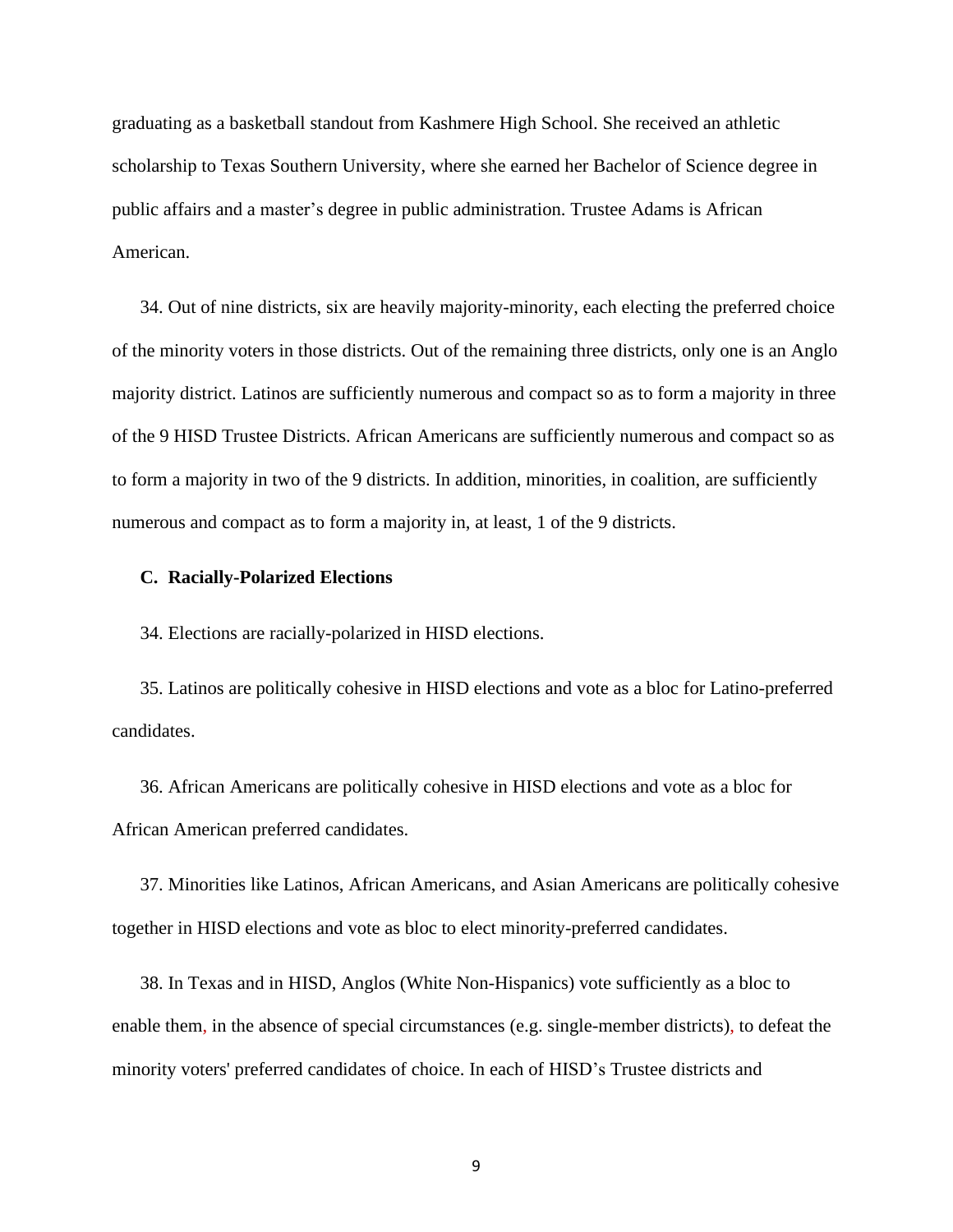throughout HISD as a whole, Anglos vote as a politically cohesive bloc against minoritypreferred candidates.

39. In HISD, minority voting power is protected through the creation of minority- majority Trustee districts.

# **D. Totality of Circumstances**

# **i. History of Discrimination**

40. Texas has a despicable and regrettable racist history. HISD, itself, has also had a troubling history of segregation and racial conflict.

41. In 1956, two years after the Supreme Court decided *Brown v. Topeka Board of Education,* a group of parents of black children enrolled in the Houston Independent School District (HISD) filed suit to desegregate its schools. After twenty-five years of court proceedings and twelve years of operation under a court-ordered desegregation plan, the district court has now decided that the school district has eliminated all vestiges of de jure segregation and has become unitary." *See Ross v Houston ISD*, 699 F.2d 218 (5th Cir. 1983). The desegregation process in HISD was complicated and did not fully end until the 1980s.

42. Throughout the 1970s, Harris County, generally, and HISD, specifically, were racially segregated. "Segregation was so entrenched in the tradition of HISD that the school district attempted to circumvent the spirit of *Brown 's* instruction to desegregate by reclassifying Latinos as Anglos such that schools were "desegregated" by integrating Blacks with Latinos…During this period, there was significant disparity between the educational experiences of Anglo students and Latino students; Latinos were receiving a decidedly inferior educational experience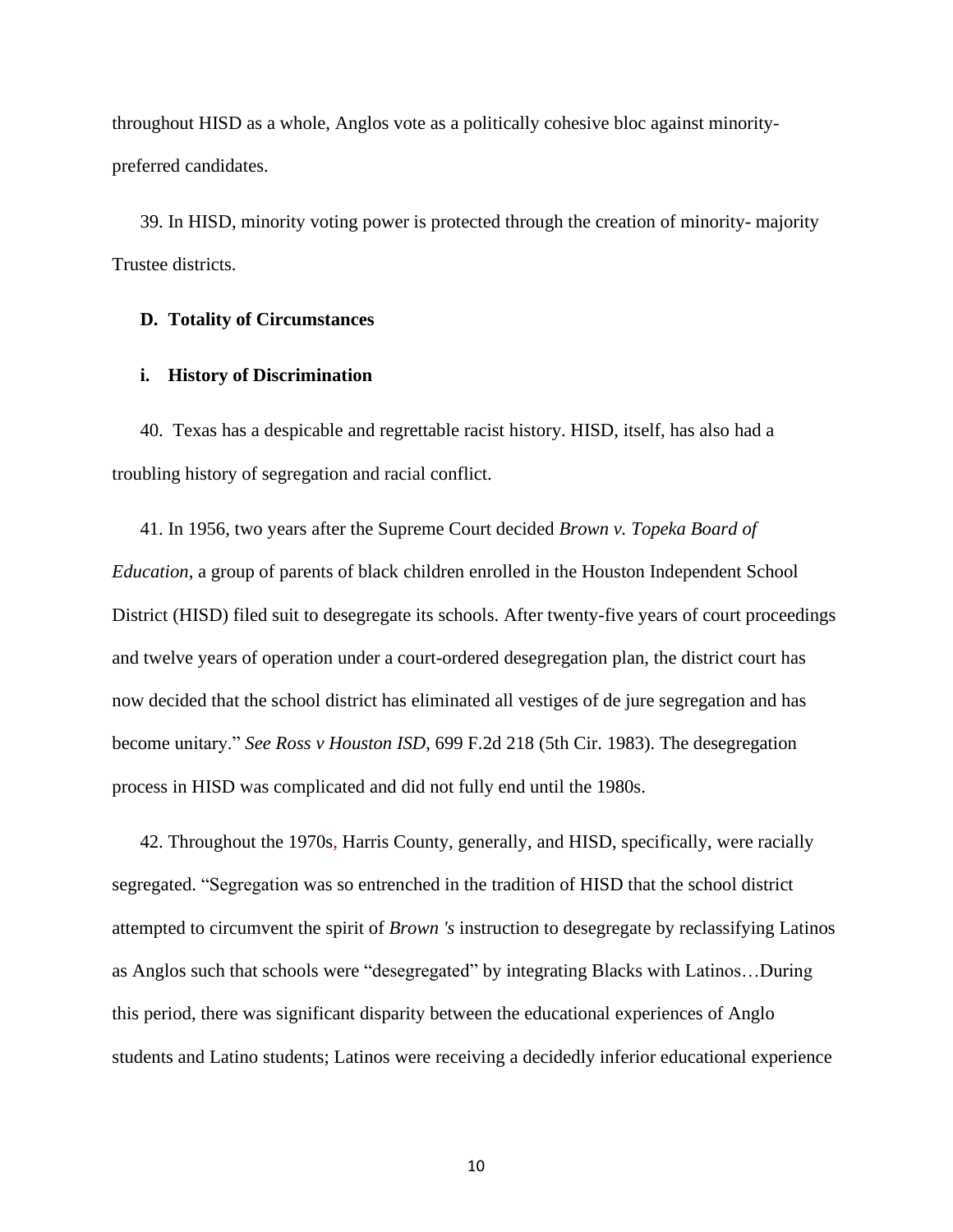characterized by inadequate facilities, outdated curricula, and limited educational enrichment opportunities." *Rodriguez v. Harris Cnty.*, 964 F. Supp. 2d 686, 779 (S.D. Tex. 2013).

#### **ii. Racial Polarization**

43. In Harris County and HISD, Anglos support different candidates than either Latinos or African Americans.

44. Elections in HISD are deeply racially polarized.

45. Throughout Texas, federal courts have found that the elections in Texas bear the taint of racial polarization. "Regardless of methodology, … experts [have] found that general election and primary election voting in Texas is highly polarized along racial-ethnic lines." *Perez, et al v. Abbott, et al.,* No. 5:11-cv-00360-OLG-JES-XR at ¶ 690 (W.D. Texas March 10, 2017) (Fact Findings General and Plan C185).

46. "Hispanic voters are politically cohesive in general and primary elections. African-American voters are politically cohesive in general and primary elections. With the exception of Travis County, Anglo voters are politically cohesive in general elections in support of the Republican candidate, regardless of the candidate's race." *Id.* at ¶¶ 703, 704, and 707. Federal courts have recently found that elections in Harris County also shows strong signs of racial polarization. "[T]he Latino community does not merely vote straight party ticket, instead they are bloc voting Latino surnamed candidates…..Moreover, when Anglos have the opportunity to choose between a Latino Republican candidate or an Anglo Republican candidate, they tend to choose the Anglo Republican candidate. Thus, the evidence shows that race is playing a factor in the decisions of both Anglos and Latinos in their selection of candidates." *Rodriguez v. Harris Cnty., 964 F. Supp. 2d 686, 777 (S.D. Tex. 2013)*.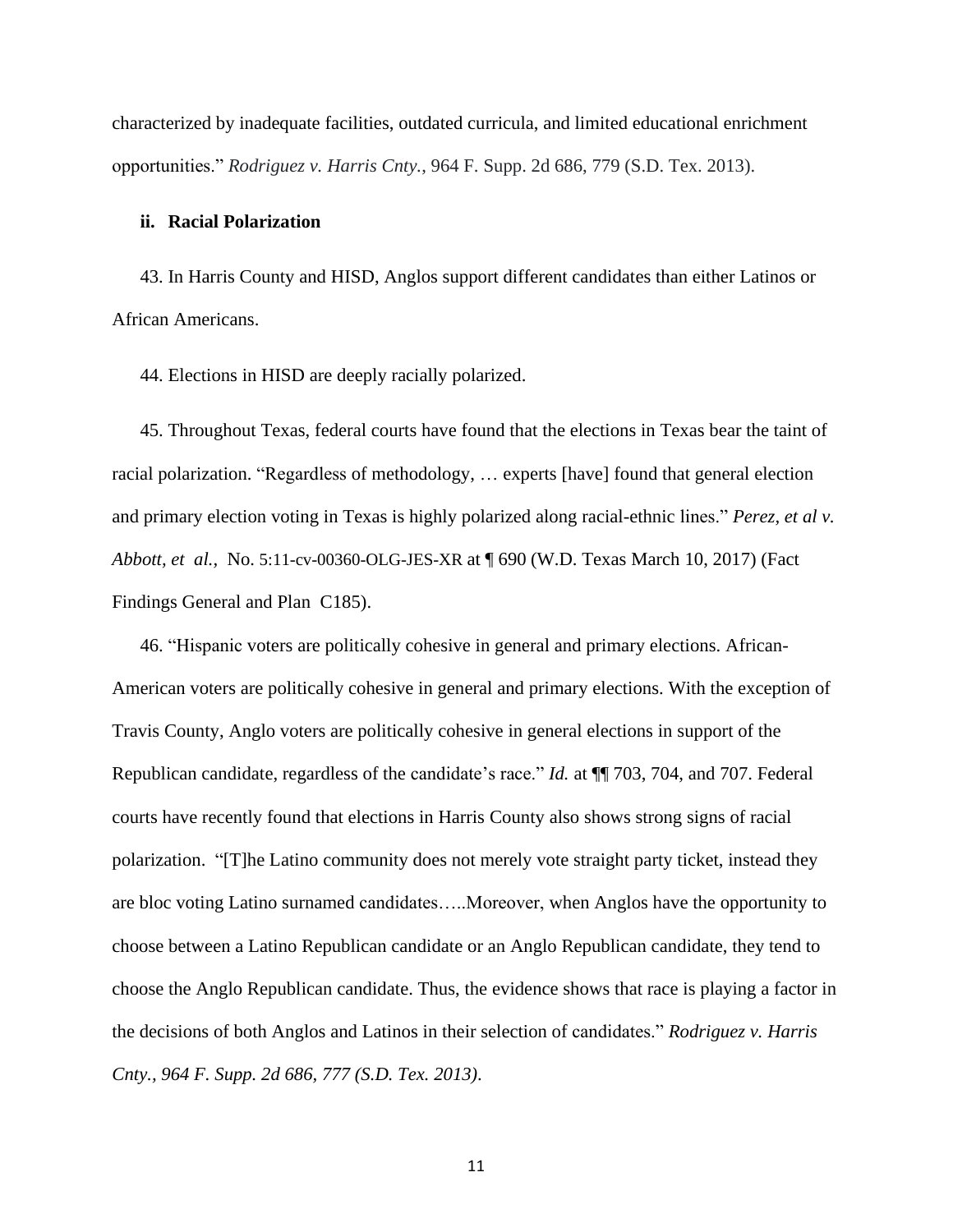# **iii. Existence of Any Electoral Mechanisms that Enhance the Opportunity for Minority Vote Dilution**

47. In the past decade, the State of Texas has instituted several barriers to minority participation that enhance minority vote dilution.

48. In 2011, Texas enacted one of the most stringent voter qualification laws of the United States. Voter ID was the law of the land until enjoined because of Section 2 and 14<sup>th</sup> Amendment violations. Initially, Texas was found to have intentionally racially discriminated against minority voters by enacting and in the enforcement of its Voter ID law.

49. Also in 2011, Texas enacted several redistricting plans many of which violated the  $14<sup>th</sup>$ Amendment and section 2 of the Voting Rights Act. In addition, in the adoption of those plans, a three-judge panel found that Texas had intentionally discriminated against minority voters.

50. Recently, Texas instituted a voter purge of its voting rolls supposedly targeting noncitizen voters. However, Texas was enjoined before enacting its purge because Texas had in actuality haphazardly removed more citizens than non-citizens. Texas settled these claims before a court could make a determination of Texas intent in these matters.

51. Harris County itself has had a troubling history of voter disfranchisement. "In 2008, a number of Latino residents reported that the Harris County Tax Assessor's Office, which is responsible for voter registration, was not timely processing the voter registration applications of Latino citizens….The Harris County Tax Assessor–Collector and Registrar of Voters, Paul Bettencourt, used his position in 2008 to slow the dramatic rise in voter registrations that year among younger, mostly minority, applicants." *Rodriguez v. Harris Cnty*., 964 F. Supp. 2d 686, 781 (S.D. Tex. 2013).

52. In addition, in the recent past, the County has failed to provide bi-lingual voting materials that would assist non-English-speaking voters.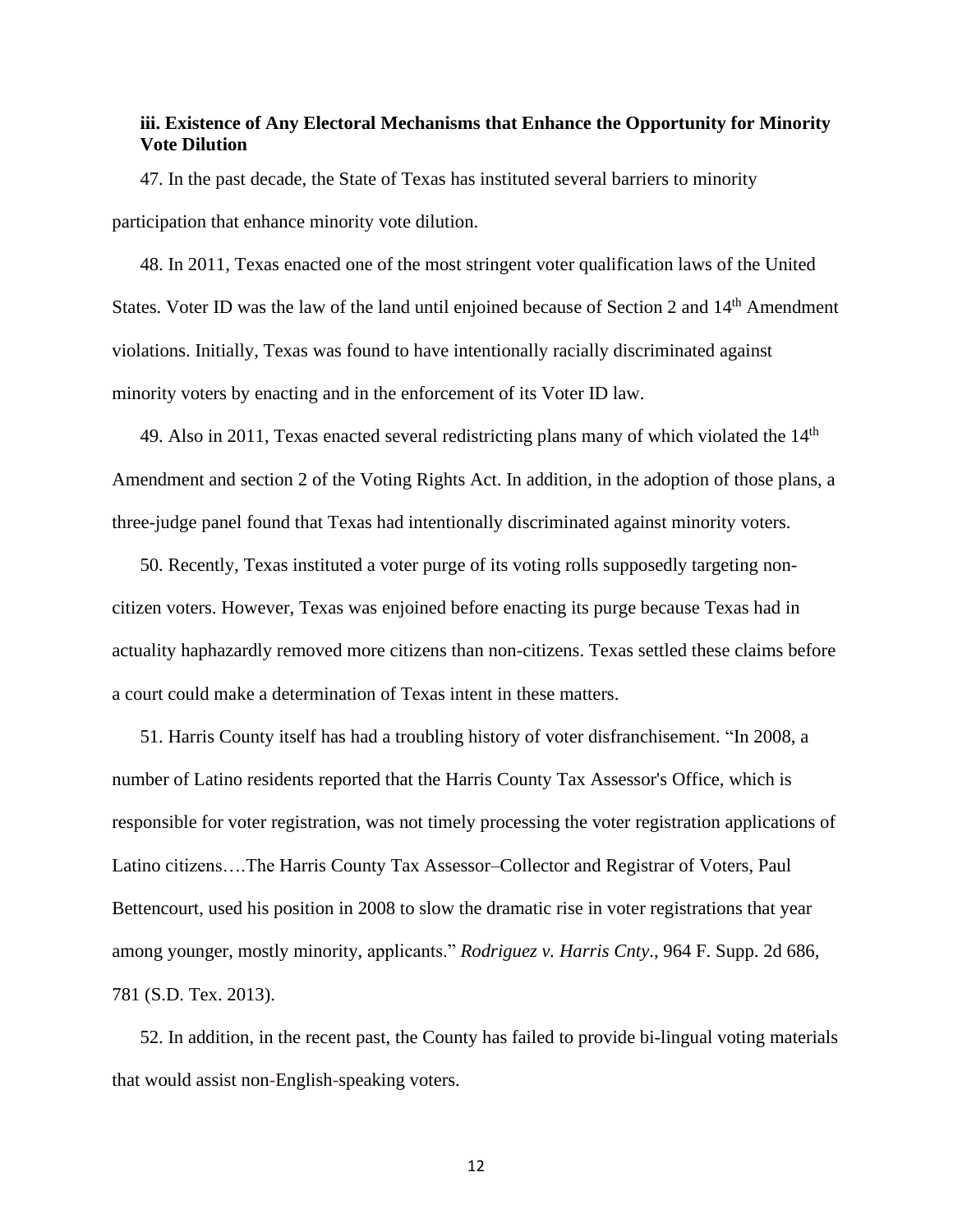### **iv. Socio-Economic Disparity**

53. In Harris County, there is a strong and consistent correlation between socio-economic welfare and race, such that Latinos and African Americans are more likely to be economically disadvantaged than their Anglo peers.

54. Anglos have a mean per capita income of \$45,278, which is almost three times the \$14,511 mean per capita income for Latinos. Moreover, median income for Anglo households is more than twice that of Latino households, with median income of Anglos totaling \$75,124, compared to the \$38,916 median household income of Latinos. African Americans in Harris County have an unemployment rate of 10.9%, which is more than twice the unemployment rate of Anglos. In Harris County, the per capita income for African Americans is \$22,511, which is less than half the Anglo median income.

55. The American Community Survey (ACS), a data project of the U.S. Census Bureau, indicates that Latinos have a higher incidence of poverty than do Anglos. According to the ACS, 9.2% of Anglos earn less than 150% below the poverty level, but 34.5% of Latinos earn less than 150% of the poverty level. The African American poverty rate in Harris County is 15.9%.

56. Latinos in Harris County are substantially more likely to have received less education than Anglos: the ACS indicated that 28.3% of Latinos over the age of 25 had completed nine or fewer years of education, whereas only 1.8% of Anglos over the age of 25 had completed nine or fewer years.

57. Under the segregated system of HISD, there were thousands of children who have not been given the appropriate resources needed to learn English. Today, those same children are adults with limited English proficiency. These limited English proficient adults do not possess the language skills that would facilitate participation in the democratic process. A person's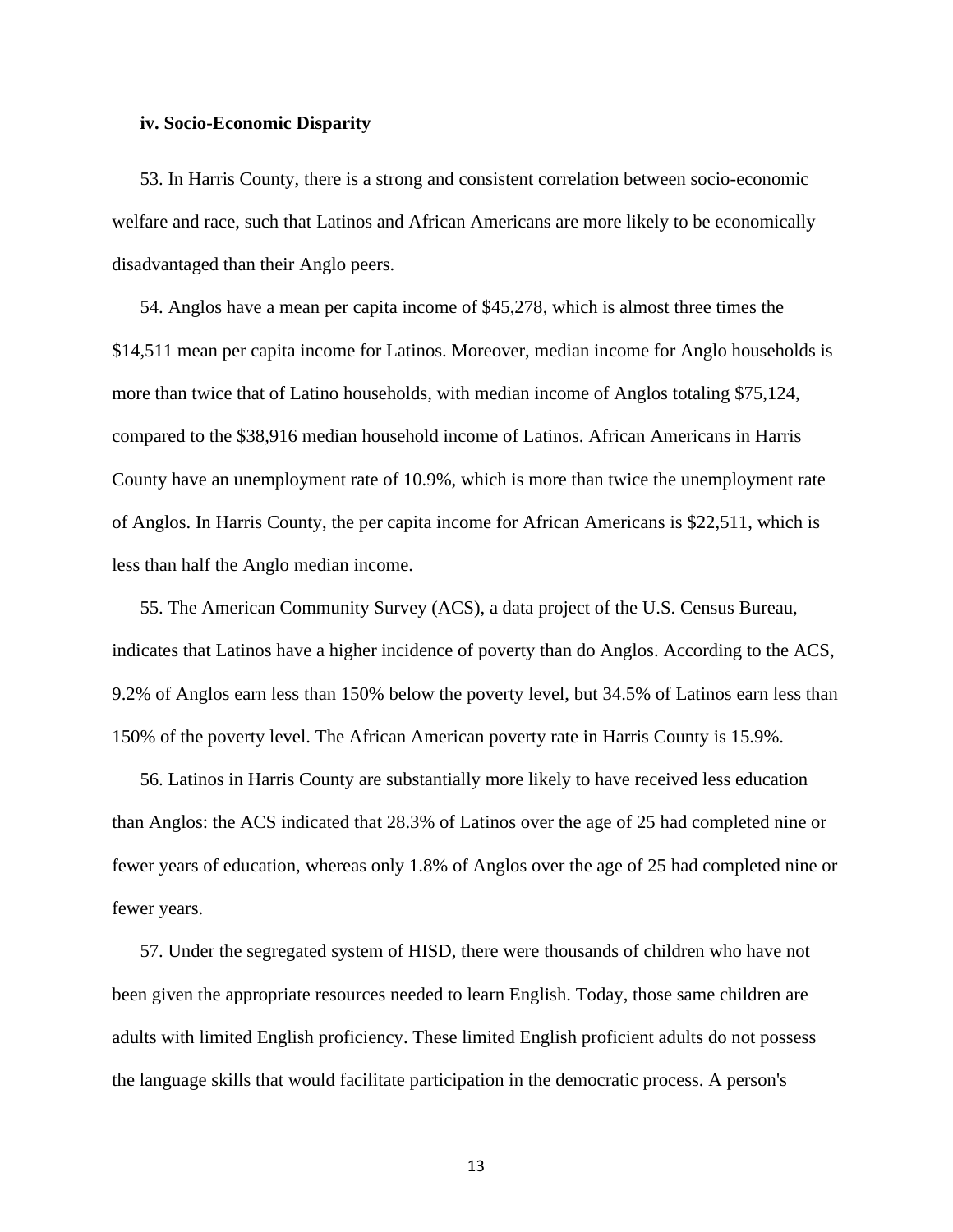educational attainment affects their involvement in campaigns and may affect their ability to cast an effective vote.

58. Economically disadvantaged people tend to become disaffected, believing that government does not and will not respond to their needs. This also lowers their participation in elections. For example, Latinos in HISD have some of the lowest turnout throughout Harris County.

59. The socioeconomic disparities that exist in Harris County impact the ability of the minority community to influence state officials, state elections, and state educational policy, as whole.

#### **v. Racial Appeals in Political Campaigns**

60. Political campaigns in HISD and Harris County have been characterized by overt a subtle racial appeals.

### **vi. Success of Minority Candidates in HISD**

61. Before the creation of single-member districts in HISD in 1975, Latino-preferred candidates were rarely successful in trustee elections. The Board was expanded in 1981 to include two more single member districts.

62. Before the creation of single-member districts in HISD, African American-preferred candidates were rarely successful in trustee elections.

63. Before the creation of single-member districts in HISD, minority-preferred candidates were rarely successful in trustee elections.

64. In Texas, minority-preferred candidates for state office are rarely, if ever, successful.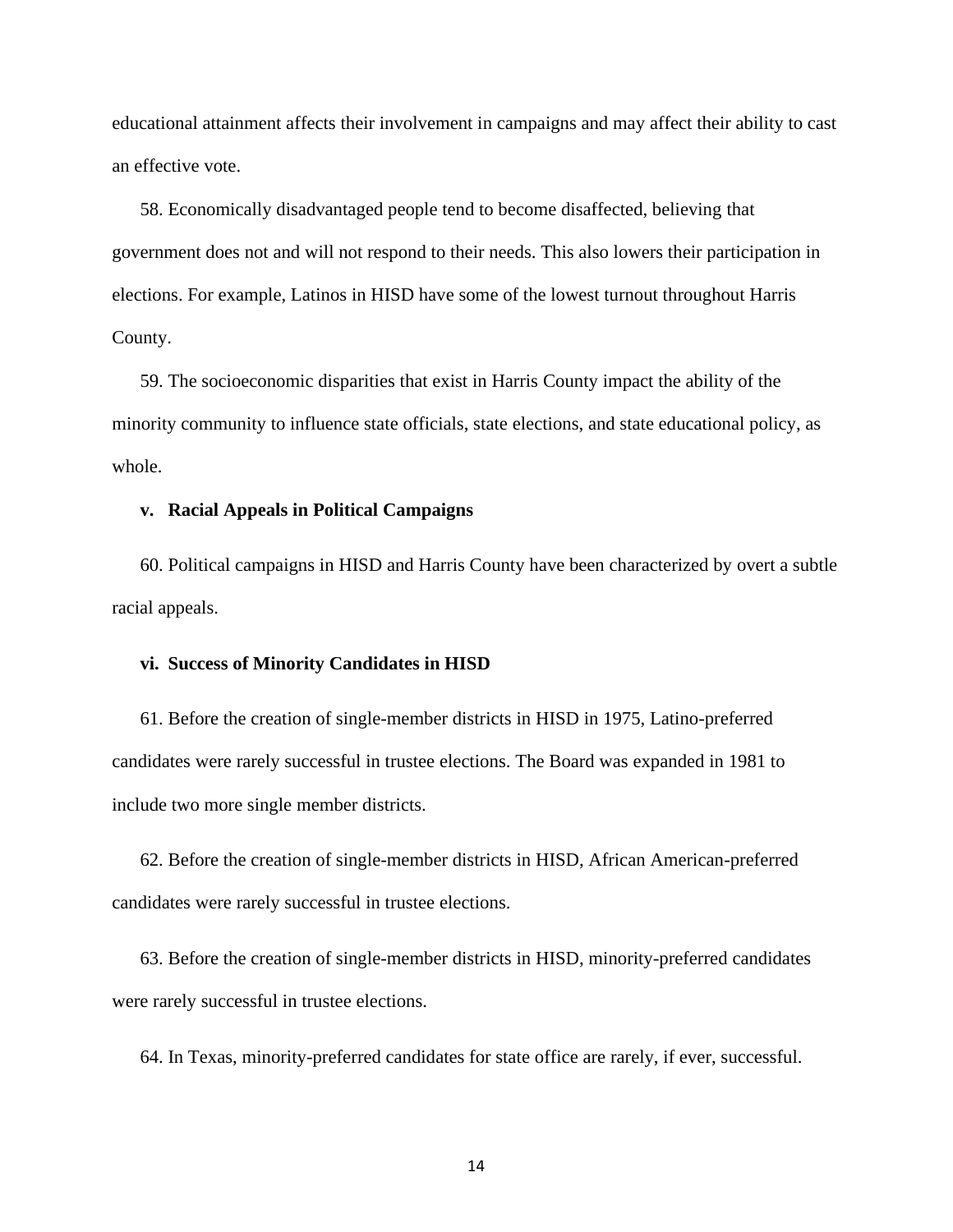65. In Texas, African American preferred candidates for state office are rarely, if ever, successful.

66. In Texas, Latino-preferred candidates for state office are rarely, if ever, successful.

### **vii. Responsiveness of Elected Officials**

67. The Trustees of HISD are more responsive to the needs of taxpayers, voters, students, and HISD employees than an unelected board of managers.

#### **viii. Tenuousness of Replacing HISD Trustees with Unelected Board of Managers**

68. The removal of HISD elected representatives has occurred because of a groundless investigation that has the agenda to remove from power elected officials elected by people of color who disagree with the preferred educational policy of the Governor and Commissioner of Education.

69. TEA asserts that Houston ISD board members have overstepped their authority by acting "individually on behalf of the Board" and that Houston ISD board members have violated contract procurement rules. In addition to these allegations, TEA alleges that the HISD Board has violated the Texas Open Meeting Act (TOMA). Finally, the TEA listed the poor performance of one high school in the entirety of HISD as a reason for the takeover. These allegations are unfounded. They are a fig leaf to obscure the real intentions of TEA and the Governor and the State of Texas. In addition, other ISDs that are elected by Anglo voting majorities have boards that are alleged to have violated procurement rules, TOMA, or have campuses that rate poorly but which have not been subjected to a state takeover. For example, Richardson ISD, whose board members are all Anglo, has been credibly accused by a former board member of engaging in "walking quorums", which is the same activity alleged by TEA against HISD. The TEA has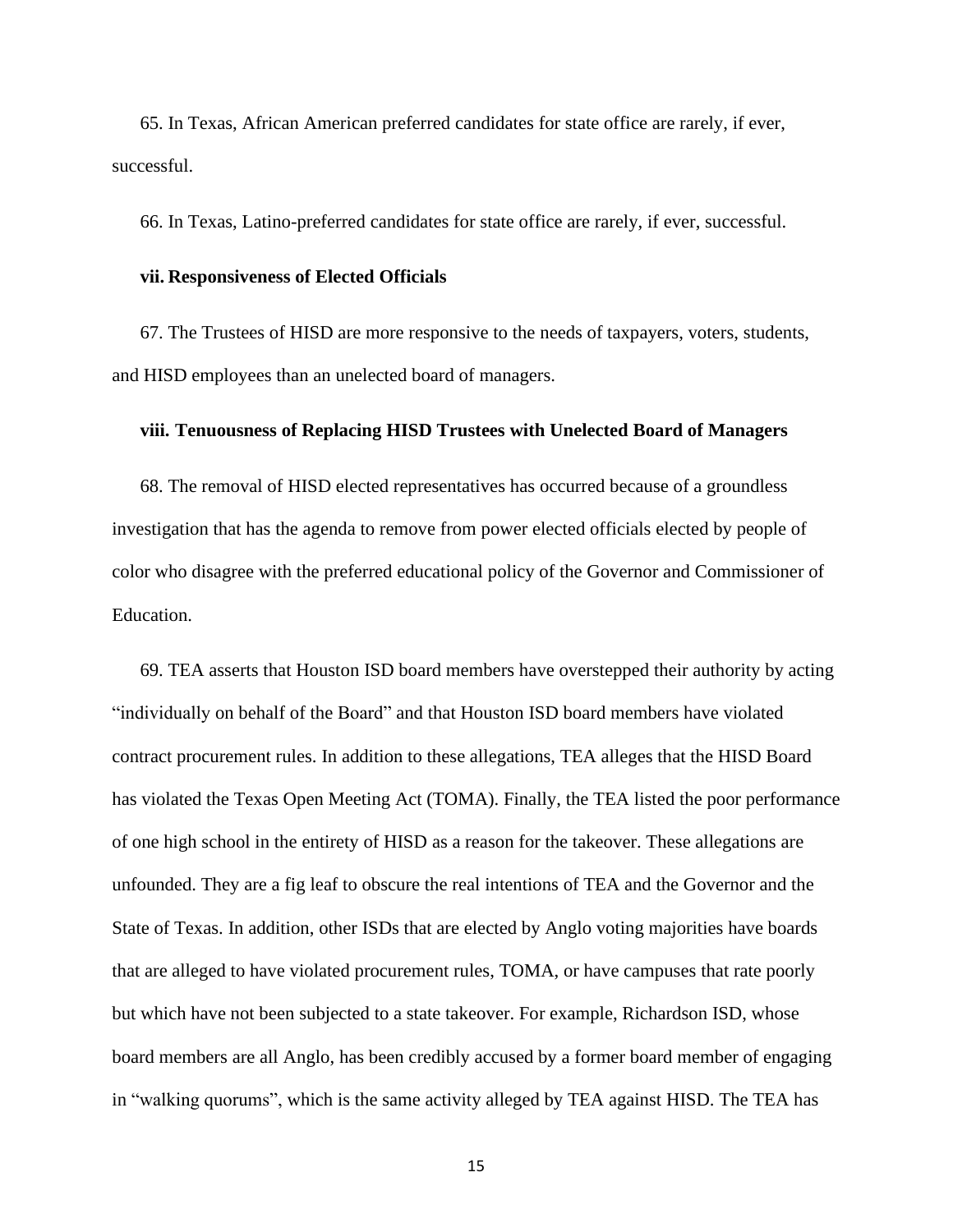not initiated an action to take over the board of Richardson ISD, since the allegations of violating the TOMA have been made.

70. HISD's democratically elected majority-minority school board had many of the same challenges other urban districts faced throughout the state. However, it faced unusual scrutiny from the constantly meddling TEA because it refused to privatize. After a scathing report which was riddled with arbitrary outcome-driven reasoning, the Commissioner alleges the takeover is mandated by a law that requires the TEA to take over an entire school district or shut down a low-performing campus if one school chronically underperforms. HISD as a whole scored a well-above-average 88 academic accountability rating, with just one school out of nearly 300 campuses, Wheatley High School, scoring a 59. But that's not the whole story.

71. Several Houston charter schools scored lower, but remain allowed to continue operating and are not being singled out in the takeover. Wheatley -- a school comprised of black and Latino students – was able to overcome an accountability system based primarily on standardized tests and pass with a 63. Wheatley would not have been taken over, were it not for a rule that TEA Commissioner Morath enacted in 2018 that allowed TEA to downgrade the rating of a school that did not pass three of four measures, even if the school would have passed otherwise. For Wheatley High School, a passing grade of D was curved down to an F, putting it past the five-year limit set in 2015 and setting up a false choice.

72. In addition, in 2018-2019 and 2017-18, there are other Texas school districts with the same or worse accreditation status, but whose school boards are not governed by majority minority boards of trustees, and in which the Commissioner did not take action to replace the elected trustees with a board of managers, including Natalia ISD, Buckholts ISD, Dell City ISD, and Dimebox ISD.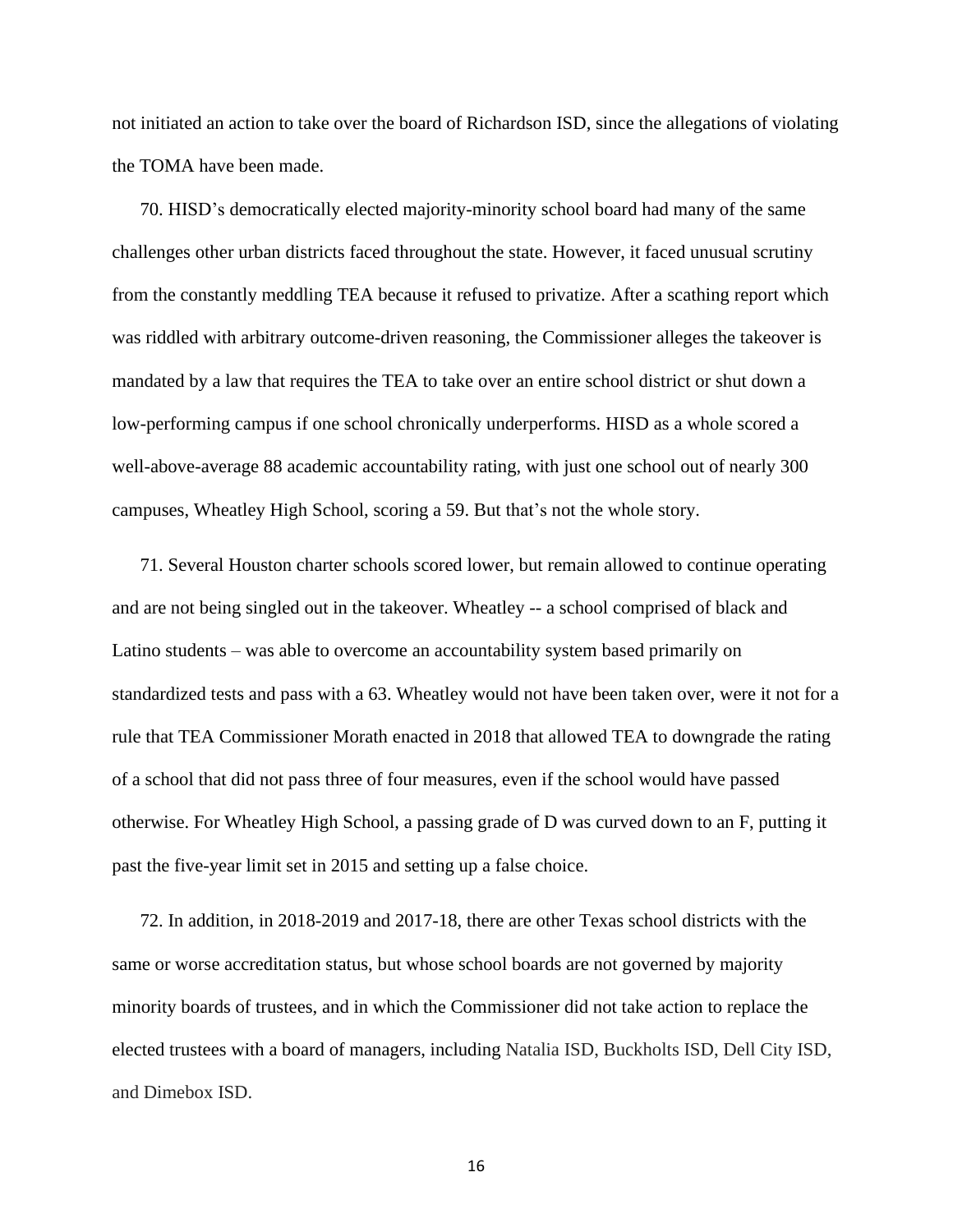73. There has been no violation of the Texas Open Meeting Act (TOMA). Not only is any violation of TOMA possibly criminal; but also, may be enforced by civil suit. No party from the State or the public has sought these remedies. Whatever injuries that could have occurred from these supposed violations may be remedied without eliminating the constitutionally protected right to vote.

74. There has been no violation of procurement policies by Trustees of the HISD that would be remedied by the removal of these trustees. Districts throughout Texas have periodic issues regarding contracting and procurement. Violating the rules and law associated with procurement also may be remedied by criminal or civil enforcement action without causing injury to the voting rights of thousands of voters.

75. There has been no over-stepping by members of the Board of Trustees.

76. The stated rationales for the removal of these elected officials are unfounded.

1. The election change sought by the TEA and the State of Texas is tenuous and not grounded in fact or reason.

## **E. History of the TEA's use of Board of Managers to suppress minority voters<sup>1</sup>**

2. The TEA has aggressively sought the installation of a board of managers in 7 school districts since 2014. These districts are: Southside ISD, Marlin ISD, Beaumont ISD, Edgewood ISD (San Antonio), El Paso ISD, Harlandale ISD, and, now, HISD.

3. Each of these school districts have minority majority student populations.

**<sup>1</sup>** TEA is currently considering enforcement actions against Sheppard ISD and Snyder ISD. These actions are pending, but may also provide evidence of the true intent of the policy makers at TEA.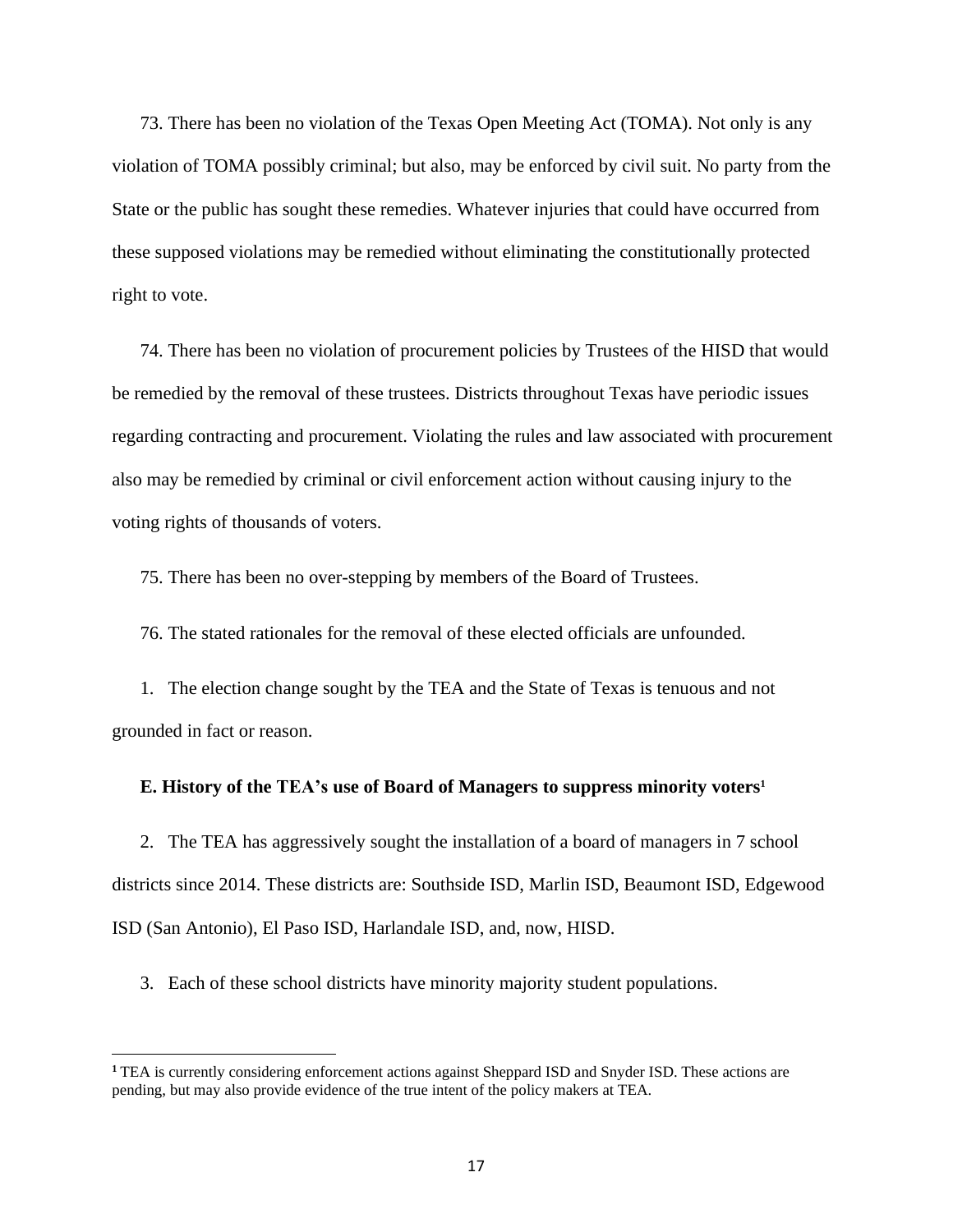79. Each of these school districts have school boards that were elected by majority minority voter populations.

# **F. HISD is both Academically and Financially Fit**

80. HISD is academically successful unlike Southside ISD, Marlin ISD, and Beaumont ISD. HISD is currently an academically and financially healthy school district that has seen excellent improvement in campus performance and student outcomes. In 2018, 92% of HISD's campuses (252 out of 275) were rated "Met Standard." In 2018, although the District did not officially receive an accountability rating as result of Hurricane Harvey, if it had received an accountability rating, the District would have received a "B" rating with 84 out of 100 possible points.

81. HISD is financially stable and rates highly in financial integrity unlike previously board of manager school districts. In 2018, the District received a Superior Rating (i.e., an "A") in the Financial Integrity Rating System of Texas. Houston ISD received a rating of 90 out 100. The School Financial Integrity Rating System of Texas ("FIRST"), ensures that Texas public schools are held accountable for the quality of their financial management practices and that they improve those practices. The system is designed to encourage Texas public schools to better manage their financial resources to provide the maximum allocation possible for direct instructional purposes. According to FIRST, Houston ISD's financial integrity is superior.

82. HISD is not unlike many Anglo school districts in achievement and governance. More importantly, HISD' student population exceeds the student population of all the previous overtaken districts combined.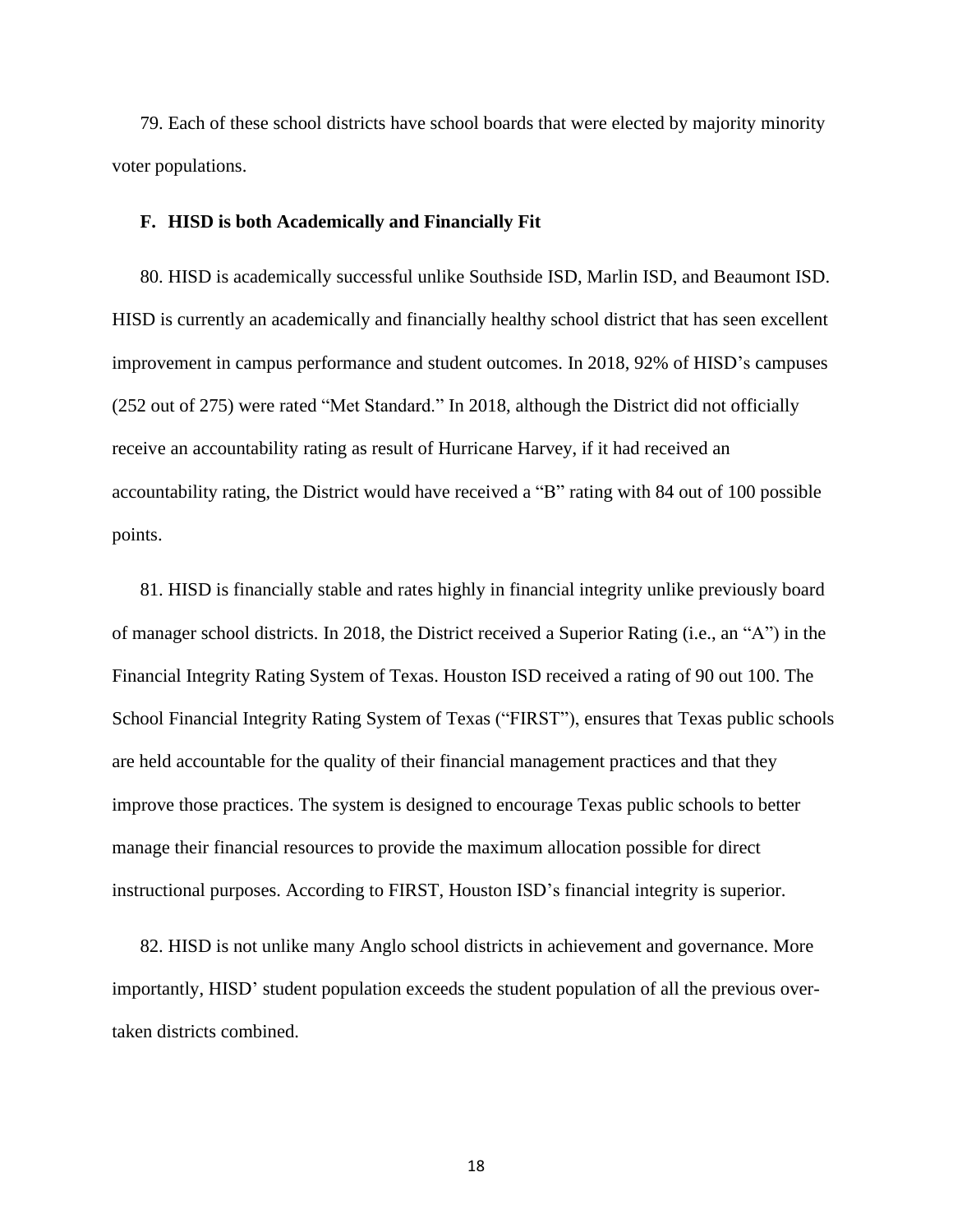83. The real reason that TEA has aggressively intervened into the governance of HISD is twofold. First, the HISD trustees did not rubberstamp TEA's preferred education policy, the use of in-district charter schools with a mixed track record of student achievement. Second, the decision to reject this privatization initiative was made by people of color and their elected leaders.

## **V. Causes of Action**

# **Count 1 - Equal Protection Clause of the 14th Amendment to the US. Constitution**

83. Plaintiffs incorporate by reference all preceding paragraphs as if fully set forth herein.

84. The choice by TEA to remove from leadership the elected Board of Trustees of HISD is an election change that disfranchises minority voters and discriminate against plaintiffs on the basis race and national origin in violation of 14<sup>th</sup> Amendment to the U.S. Constitution.

# **Count 2 – 15th Amendment**

85. Plaintiffs incorporate by reference all preceding paragraphs as if fully set forth herein.

86. The choice by TEA to remove from leadership the elected Board of Trustees of HISD is an election change that disfranchises minority voters and discriminate against plaintiffs on the basis of race and national origin in violation of 15<sup>th</sup> Amendment to the U.S. Constitution.

## **Count 3 – Section 2 of the Voting Rights Act**

87. Plaintiffs incorporate by reference all preceding paragraphs as if fully set forth herein.

88. The choice by TEA to remove from leadership the elected Board of Trustees of HISD is an election change that results in a denial or abridgement of the right to vote of individual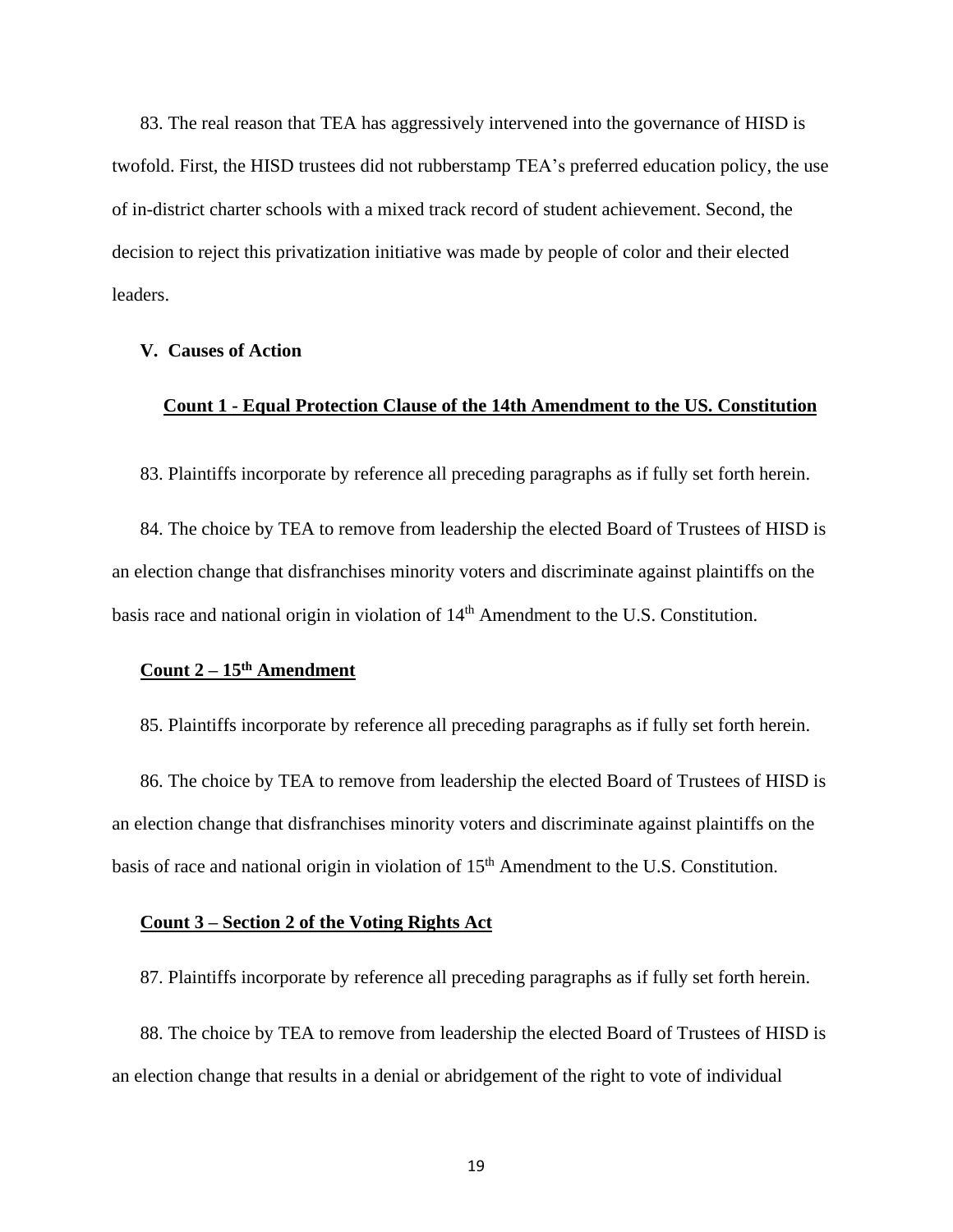plaintiffs and organizational plaintiff's members on account of their race, color, or ethnicity, by having the effect of canceling out or minimizing their individual voting strength as minorities in Texas. This election change does not afford individual plaintiffs and organizational plaintiff's members an equal opportunity to participate in the political process and to elect representatives of their choice, and denies individual plaintiffs and organizational plaintiff's members the right to vote in elections without distinction of race, color or previous condition of servitude in violation of 52 U.S.C. § 10301 *et seq*.

## **Count 4 – Violation of the Texas Equal Rights Amendment**

89. Plaintiffs incorporate by reference all preceding paragraphs as if fully set forth herein.

90. The choice by TEA to remove from leadership the elected Board of Trustees of HISD is an election change that disfranchises minority voters and discriminate against plaintiffs on the basis of race and national origin in violation of the Texas' Equal Rights Amendment, which states "Equality under the law shall not be denied or abridged because of sex, race, color, creed, or national origin." Tex. Const. Art. I § 3a.

# **VI.Request for Injunctive Relief**

91. Plaintiffs incorporate by reference all preceding paragraphs as if fully set forth herein.

92. Plaintiffs will likely succeed on the merits, because the HISD trustee districts are minority-majority single-member districts that are protected from vote dilution by federal and state law. The policy choice of the TEA to nullify the recent and previous trustee elections is an election change that nullifies the electoral voice of the minority voters of HISD, including the plaintiffs.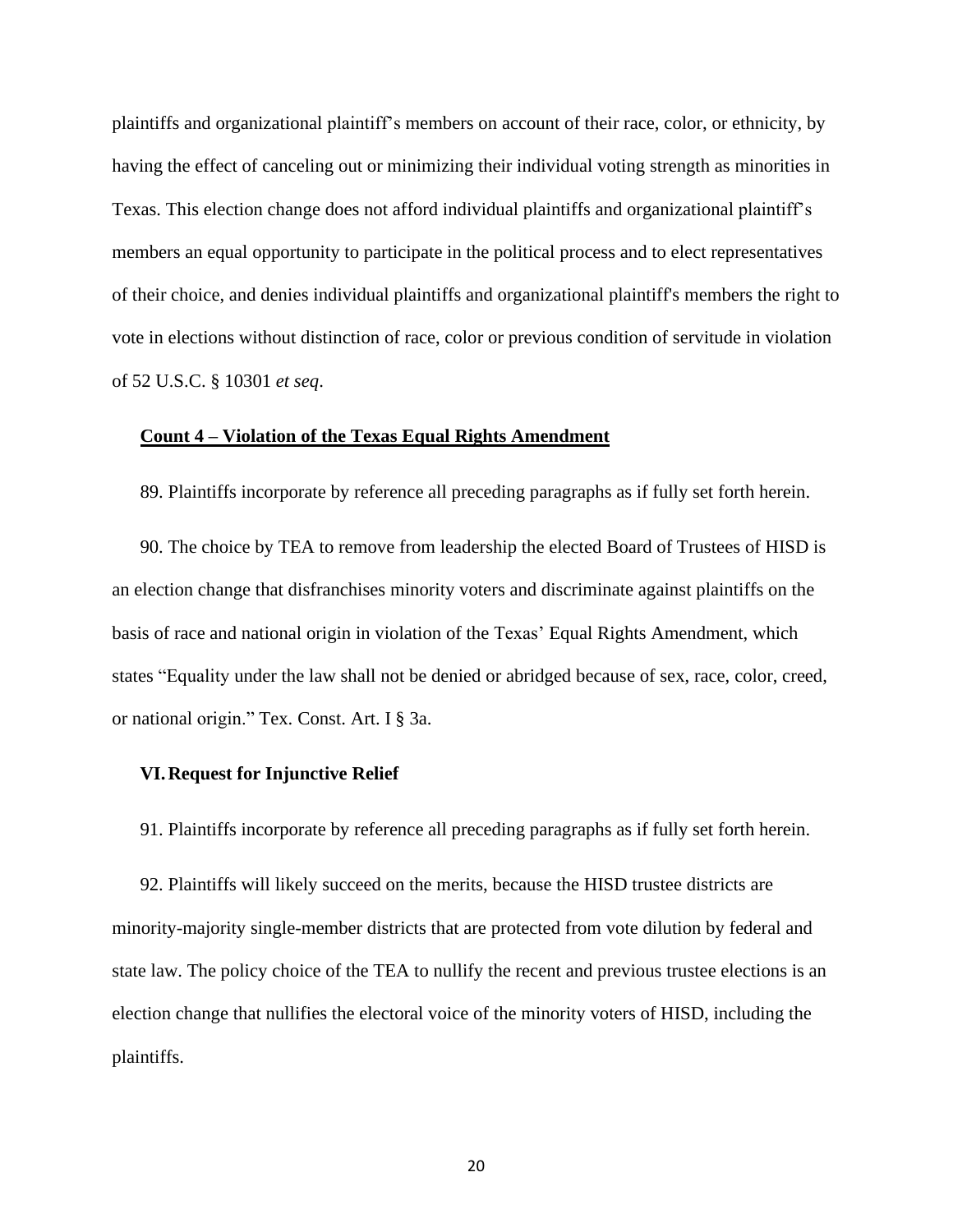93. Plaintiffs will suffer immediate and irreparable injury if the TEA is allowed to subvert HISD elections and replace the elected Board of Trustees with an unelected board of managers, which will eliminate the right to vote in trustee elections in the near term and injure federallyprotected voting rights. In addition, the unelected board of managers will take adverse action against the teaching professionals of HFT affecting their employment contracts. The individual plaintiffs will be injured by adverse actions of the board of managers on their existing teaching contracts. HFT will also need to expend resources to combat these adverse actions.

94. There is no harm to the State by allowing the plaintiffs the ability to elect trustees to HISD and allow all the plaintiffs the right to vote.

95. The injunction is in the public interest, because the right to cast a meaningful vote is the foundation upon which all other rights and freedoms are based. The right to vote for the educational leadership of an ISD is granted by statute, protected by federal and state law, and guaranteed by the U.S. and Texas Constitutions. It is the public interest of this State to protect the right of every person to cast a meaningful vote to elect leaders to public office.

96. Plaintiffs have no other adequate, plain, or complete remedy at all other than enjoining the TEA.

97. Plaintiffs request that the Court enter a permanent injunction prohibiting Defendants TEA and the Commissioner from taking any adverse actions against Houston ISD and/or its Board of Trustees based on the Special Accreditation Investigation or, if adverse action has begun, an injunction preventing TEA from installing a board of managers for HISD because of its immediate and irreparable harm to minority voters.

# **VII. CONCLUSION AND REQUESTS FOR RELIEF**